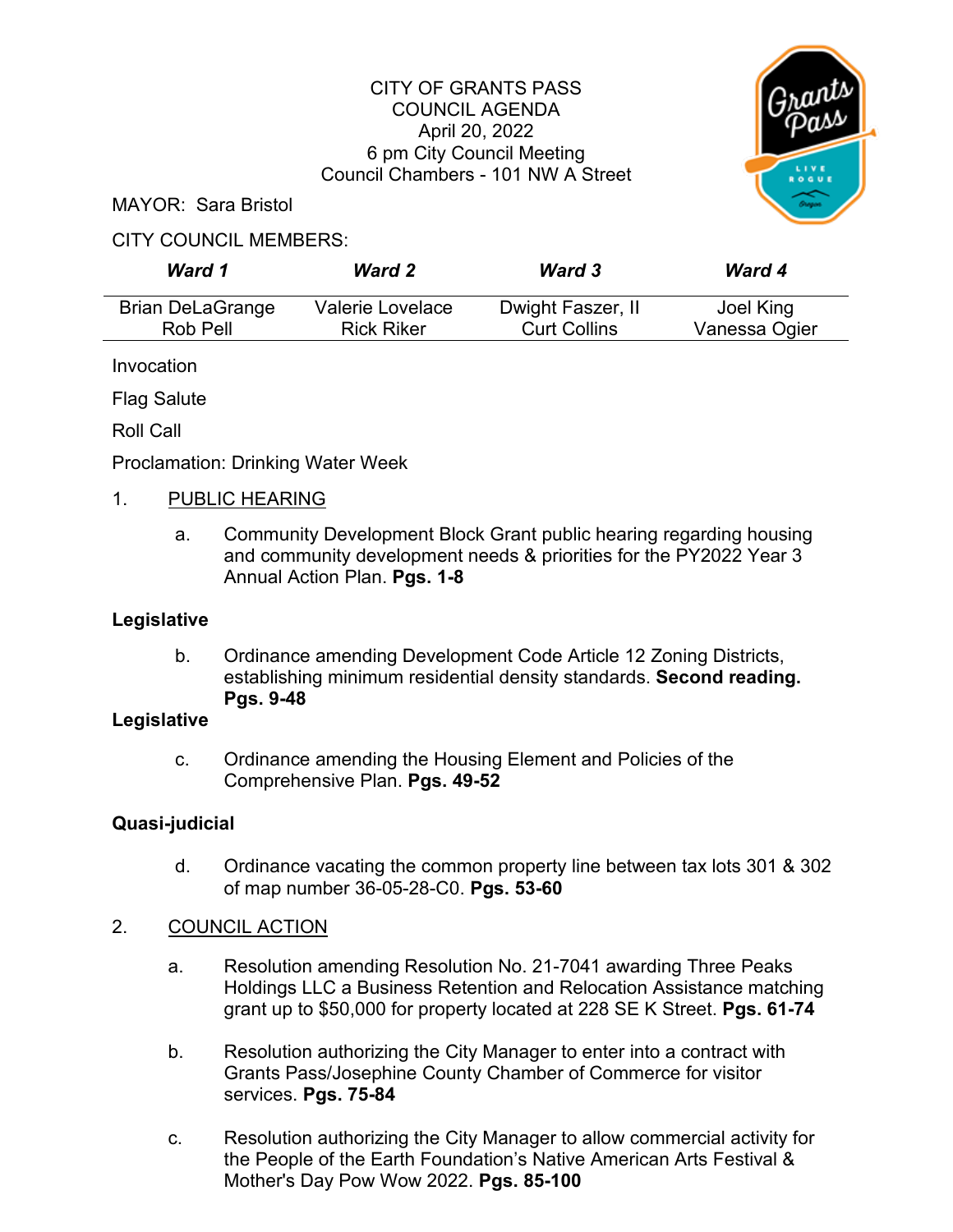- d. Resolution approving commercial activity in Reinhart Volunteer Park for the Shakespeare in the Park Event 2022. **Pgs. 101-110**
- 3. PUBLIC COMMENT This is an opportunity for the public to address the City Council on items not related to a public hearing or Council action item for the Council. The intent is to provide information that is pertinent to the City's jurisdiction. Each speaker will be given three minutes to address the Council as one body, not to individuals. At the conclusion of public comment, Council will have an opportunity to respond.

This meeting will proceed in an effective and courteous manner. Citizens and Council members will be allowed to state their positions in an atmosphere free from slander, threats, or other personal attacks. Signs or placards, outbursts of applause, campaigning for public office, or other disruptive behavior will not be tolerated.

If you have a question regarding any government provided service or a current City policy, please contact the City Manager's office in an attempt to resolve the matter.

- a. Opportunity to review public comment
- b. Review emails
- 4. CONSENT AGENDA (Items included are of such routine nature or without controversy so that they may be approved with a single action). *\*Indicates short Staff presentation and Council comment.*
	- a. Resolution authorizing the City Manager to purchase a replacement Battalion Chief Command vehicle. **Pgs. 111-128**
	- b. Resolution redefining and renaming the Caveman Plaza Taskforce to Central Business District Vitalization Taskforce. **Pgs. 129-134**
	- c. Resolution authorizing the City Manager to enter into a contract with Pathway Enterprises, Inc., for parks janitorial services. **Pgs. 135-148**
	- d. Resolution amending the Housing Advisory Committee membership. **Pgs. 149-154**
	- e. Resolution revising the City's Banner Policy. **Pgs. 155-166**
	- f. Resolution authorizing the City Manager to submit a grant application for law enforcement wellness services. **Pgs. 167-170**
	- g. Resolution establishing a temporary Parklet Program. **Pgs. 171-176**
	- h. Motion approving the Development Code text amendment to Article 12 Minimum Residential Density Findings of Fact. **Pgs. 177-184**
	- i. Motion approving the minutes of the City Council meeting of April 6, 2022. **Pgs. 185-190**
	- j. Motion approving the minutes of the City Council special meeting of April 11, 2022. **Pgs. 191-192**